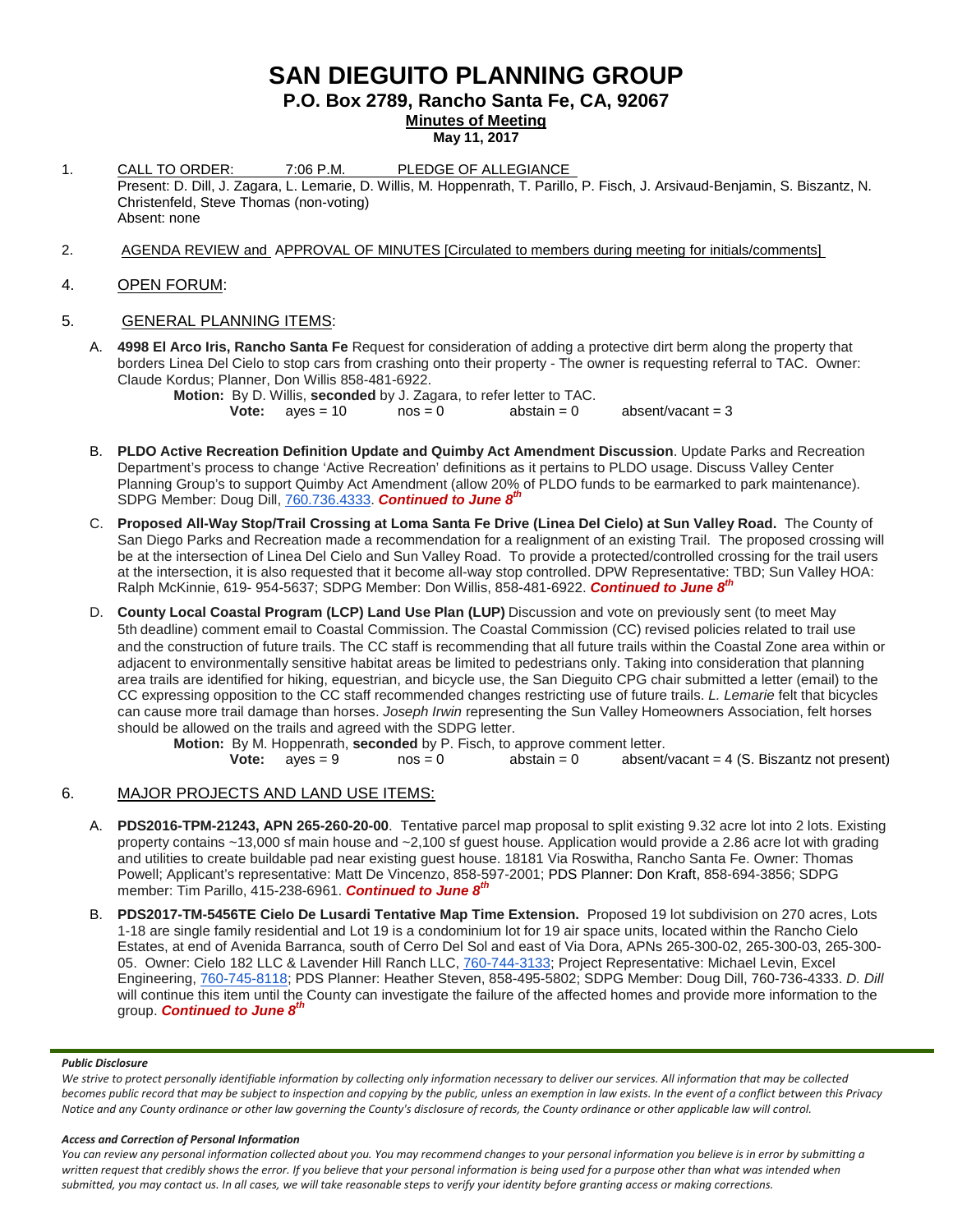C. **PDS2016-STP-16-023 Peterson Residence**. D2 special regulation designator, 4.42 acre lot located on Artesian Road, APN 269-100-53-00. 4,417 sq. ft. single story residence, 960 Sq. ft. garage and storage, 1,171 sq. ft. patio; 10,542 sq. ft. total development envelope. Owner: Mike and Gisela Peterson, 301-909-6939; Applicant Representative: Drew Hubbell, 619-231-0446; PDS Planner: Emmet Aquino, 858-694-8845; SDPG Member: Phil Fisch, 858-592-6758.

**Motion:** By P. Fisch, **seconded** by L. Lemarie, to approve as presented. **Vote:**  $a$  ves = 10  $a$  nos = 0  $a$  abstain = 0  $a$  absent/vacant = 3

D. **Harmony Grove Village South DEIR** i**ncludes a General Plan Amendment (PDS2015-GPA-15-002), a Specific Plan (PDS2015-SP-15-002), a Rezone (PDS2015-REZ-15-003), a Tentative Map (PDS2015-TM-5600), a Major Use Permit (PDS2015-MUP-15-008), and a draft Habitat Loss Permit (PDSXXXX-HLP-XXX).** The GPA proposes to re-designate a portion of the property from Semi-Rural Regional Category to Village Regional Category and to re-designate the land use designation from Semi-Rural Residential 0.5 to Village Residential 10.9 and Neighborhood Commercial. The proposed Rezone would change the zoning designation from A70 (Limited Agriculture) and RR (Rural Residential) to S88 (Specific Plan). In accordance with Section 86.104 of County of San Diego Ordinance No. 8365 (N.S.) and Section 4.2 g of the CSS NCCP Process Guidelines (CDFG, November 1993), a Habitat Loss Permit is required because the project would impact Diegan coastal sage scrub. Project Contact: Ashley Smith [Ashley.Smith2@sdcounty.ca.gov](mailto:Ashley.Smith2@sdcounty.ca.gov?subject=Harmony%20Grove%20Village%20South) 858-495-5375 Environmental Coordinator: Michelle Irace [Michelle.Irace@sdcounty.ca.gov](http://Michelle.Irace@sdcounty.ca.gov/) 858-505-6857; SDPG member: Mid Hoppenrath 760-747- 1145. DEIR link: [http://www.sandiegocounty.gov/content/sdc/pds/ceqa\\_public\\_review.html.](http://www.sandiegocounty.gov/content/sdc/pds/ceqa_public_review.html) Public review period ends June 13th, 2017. County staff, *Ashley Smith*, *Michelle Irace*, and *Darin Neufeld* attended and *M. Slovick* gave a brief overview of the Harmony Grove Village South (HGVS) project. The public review period has been extended to June 13<sup>th</sup>. *M. Hoppenrath* read the SDPG comment letter including the addendum on Fire Safety. There were 43 attendees: 21, including a representative of the Del Dios Town council, did not speak but submitted opposition slips citing traffic congestion, possible entrapment during fire evacuations, and loss of rural community as reasons for opposition. In addition, 2 people submitted emails in opposition but could not attend. *Susan Williams* lives in Harmony Grove Village (HGV) and told of how she bought a home there precisely because there was a plan to limit density, and feels that the rural surroundings added to her quality of life. She felt the idea of expanding the village given the resulting increase in fire danger was ridiculous. She said local traffic is congested on a daily basis, and that she felt if the County listened to the residents "we can do better." *Andy Laderman* of Eden Valley was disappointed that the applicant was not present to hear the residents' remarks. *Jon Dummer* began with a quote from applicant David Kovach taken from a Newport Beach hearing, stating that he (Kovach) only wanted development near his home that was "reasoned, balanced, and appropriate for the setting." *Mr. Dummer*, a long-time Harmony Grove (HG) resident, agreed and wished Kovach would feel the same way for developments that he built. *Mr. Dummer* complained of the single fire exit and incompatibility of HGVS with the existing neighborhood, and felt that approval of the Project would not be consistent with the bargain made by the County with the residents, as described in the Community Plan (CP). *Kevin Barnard* owns property abutting the Project and noted that the applicants did not ask for easement rights across his land yet the DEIR shows his private road as emergency access. He feels this amounts to illegal eminent domain. He noted that the Project is adjacent to protected lands (Del Dios Highlands County Park and Elfin Forest Recreational Reserve) and can create adverse edge effects that degrade the biodiversity and habitat value. He has 30 years' experience as a law enforcement officer and felt the County was too understaffed to supply all the officers needed to control the six evacuation intersections during an emergency as called for in the DEIR. *Nancy Goodrich*, who was a captain of the Traffic Division, agreed that San Marcos could not supply enough staff to control traffic and there likely will be gridlock during a fire evacuation. She noted that in the Cocos fire, many evacuees from San Elijo Hills and Elfin Forest (EF) had to drive through the HG area as other routes were blocked. *Wendy Said* evacuated during the Cocos fire and reported that her neighbor's HG house burned completely in only 8 minutes. She noted that 3 homes burned on her street, Country Club Dr, which is the main evacuation route. She said all the calculations about fire response are useless if no fire fighters are there when the homes are burning, as was the case in the Cocos fire. She said many firefighters from distant counties are unfamiliar with the locations of fire hydrants and could not refill their water tanks. And she said traffic estimates will be undervalued because many people return to the fire area for more animals or to help neighbors. She felt allowing this expansion of HGV given the danger to existing residents would be "immoral." *Angelique Hartman* lives near the Project and lost part of her house in the Cocos fire. She said firefighters tried to fill their water tanks at her home storage tank, but the drought had dried up all the water. They lost 20 homes south of the Project when the winds changed she said they didn't have a chance. She said anyone approving high density in this area would have "blood on their hands." *Chris Dye* of HG evacuates large animals and stressed how fast and unpredictable fires can be. He felt traffic conditions were already congested, and with only one way out, it was just not safe to allow more high density development*. Andy Laderman* said Valiano cumulative traffic studies showed Country Club Drive at an LOS of F during a regular day, and that it would be impassable during an evacuation. *Sandra Bartsch*, and EF resident, said she has realized that her family with young children may be trapped during the next fire if this project is approved, and she finds that terrifying. She agreed that anyone who approves this project will have "blood on their hands" if residents are trapped. *Phyllis Strickland* asked the County staff is they had ever evacuated. *M. Slovick* said that was irrelevant to this project. But *Phyllis* believed that the experience can change one's perspective as you smell smoke and feel the fear that comes as the wind shifts, and you watch the flames approach. Relevant? *Phyllis* says

#### *Public Disclosure*

*We strive to protect personally identifiable information by collecting only information necessary to deliver our services. All information that may be collected becomes public record that may be subject to inspection and copying by the public, unless an exemption in law exists. In the event of a conflict between this Privacy Notice and any County ordinance or other law governing the County's disclosure of records, the County ordinance or other applicable law will control.*

### *Access and Correction of Personal Information*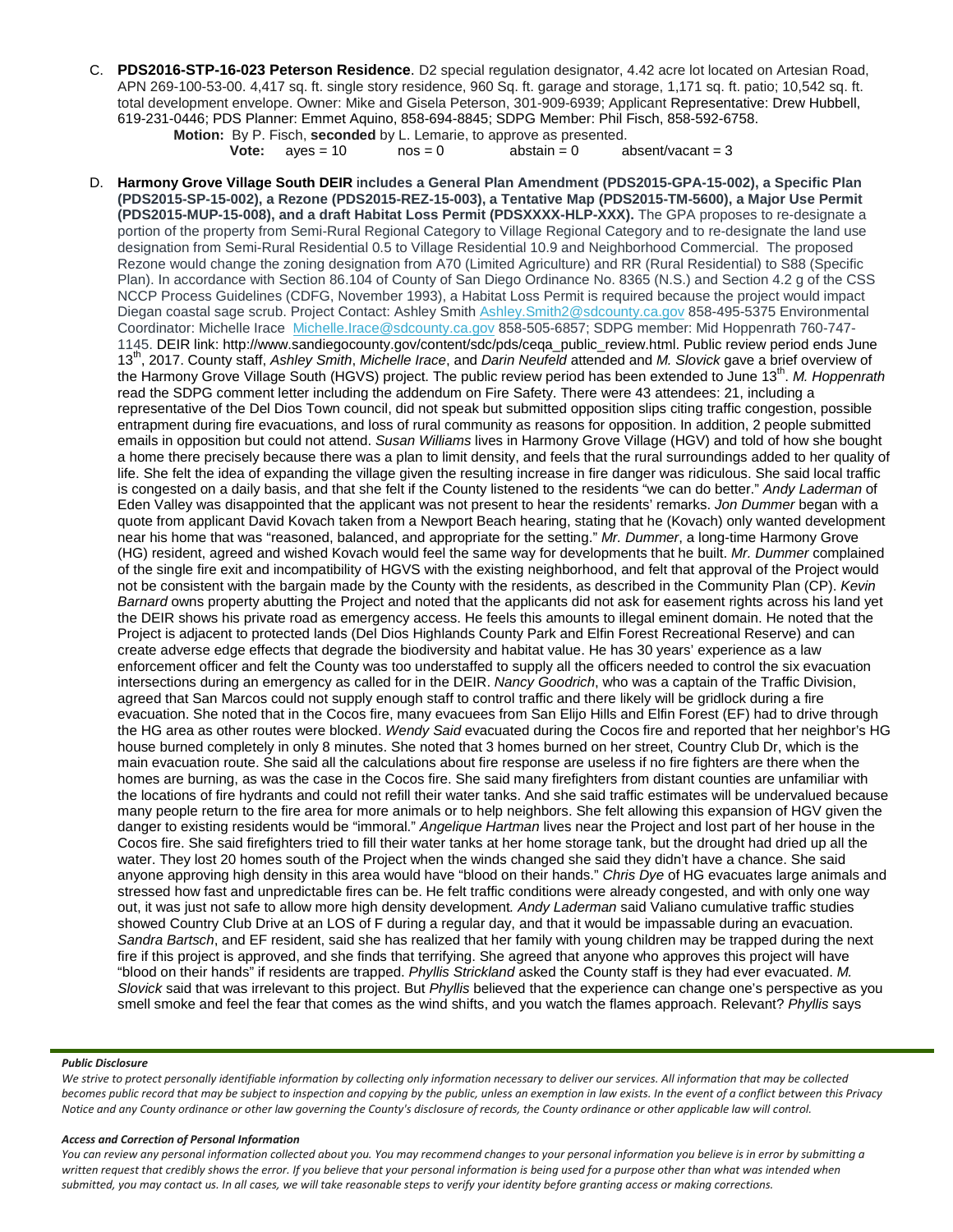"Yes!" *Farron Kolb* is an EF resident and contractor who is opposed to for-profit development that ruins the existing community and changes plans for the future. He felt the County must represent the public's interests. *Jason Spurgeon* is a firefighter and helicopter pilot who lives adjacent to the Project and watched the flames travel across the Project site and cross Escondido Creek in only 15 minutes. He feels the idea of high density development in the rural valley seems like a joke. *Dan Perkins* lives near Project and wonders whether the County is trying to scare the residents with this truly horrible plan. He says the Escondido sewer system does not work and why would anyone want to put three sewer plants very near to each other? *Kamden Bains* just moved to HG near the Project and is worried the exit road will be blocked in an emergency. He also has school-age children and wondered why the Project was using Escondido HS when it is already overcrowded. He thought the addition of this project would seriously reduce the resources for education in the area. *Eric Newbauer* of HG was concerned about fire safety. He was one of the last to leave with the strike force and watched the oldest church in North County burn down. *William Hough* lives near the Project and evacuated late. He watched the winds change and had to leave very quickly. He is worried about storm water runoff causing excessive erosion and reduction of biodiversity. *JP Theberge*, vice chair of the EFHG Town Council, talked about the agreement with the County to uphold and reinforce the "village development model" (now called the CDM). He said nothing has changed to trigger the need for a GPA. He spoke of a public trust with the County to uphold the development concept they introduced to the community in three County-sponsored "visioning workshops." *Betty Anderson* lost her home in the Cocos fire and does not want to see high density development in HG. *Richard Murphy*, *Jim McKim*, *Kelly Schott*, and *Eric Anderson* all agreed in their opposition to this Project. *L. Lemarie* wanted to add a sentence about the edge effects of the project being close to protected lands to the SDPG comment letter. **Motion:** By D. DIll, **seconded** by J. Arsivaud-Benjamin, to approve revised SDPG comment letter.

**Vote:**  $ayes = 10$   $nos = 0$   $abstain = 0$   $absent/vacant = 3$ 

E. **PDS2013-LDGRMJ-00015.** The SDPG will take community comments concerning public review and disclosure for the Private Horse keeping and Grape Planting Grading Plan environmental document (15183 CEQA Exemption Findings) and Draft Habitat Loss Permit Findings. The 42.8 acre project is located at 657 Country Club Drive, (APNs 228-400-16, 228-400- 22 and 232-032-15). Applicant: Hedy Levine representing Brendan Thiessen/Harmony Grove Partners LP, [619-232-9200](tel:(619)%20232-9200)  [x125;](tel:(619)%20232-9200) PDS Planner, Bronwyn Brown, [858-495-5516;](tel:(858)%20495-5516) SDPG Member, Shannon Biszantz, [619-417-4655.](tel:(619)%20417-4655) The DEIR link: [http://www.sandiegocounty.gov/content/sdc/pds/ceqa\\_public\\_review.html.](http://www.sandiegocounty.gov/content/sdc/pds/ceqa_public_review.html) Because the issue preventing on-site mitigation seemed to involve inadequate connectivity, *S. Biszantz* asked County to define this term. Response was connectivity with adjoining open space was important to ensure species could move freely throughout a habitat and was better for long-term survival. . Staff also stated that project site is not designated as a Pre-Approved Mitigation Area (PAMA) in the Draft North County Multiple Species Conservation Program (MSCP) and therefore conservation is not focused in the project area and is better suited at an offsite location with long term viability. Property outside of draft PAMA is appropriate to be impacted with mitigation and large blocks of conserved habitat rather than small fragmented blocks are preferred. Staff confirmed that we were able to make the necessary findings to support the issuance of a Habitat Loss Permit for the entirety of the coastal sage scrub onsite. *J. Arsivaud-Benjamin* asked about qualification for pre-approved mitigation area (PAMA), and was told that the Eden Valley site was not in a PAMA. *J. Arsivaud-Benjamin* reported that one biologist, Camille Perkins, thought the proposed mitigation land in the Copper Creek area had degraded in habitat value. *P. Fisch* asked why distant mitigation was more valuable than on-site mitigation. Response was larger habitat is better. Several group members noted that because the particular sensitive species was a bird, why wasn't nearby open space as good as adjacent open space for connectivity, given the mitigation area was too far away to sustain the local population? *D. Dill* noted that past concerns from residents involved possibility of false pretense of horse property uses only to gain approval of rural neighbors with a real intent for eventual industrial use. Past proposed plans for this site to be commercial/dense residential had failed because adequate mitigation could not be purchased within Escondido to allow annexation and development. Gaining a HLP in the County would allow removal of sensitive species and make denser development easier and less expensive. Response was County does not require applicant to actually build what they plan. *Andy Laderman*, an Eden Valley resident, believed that the horses and vineyards were likely a ruse to clear the land and noted that the owner is a commercial property developer. He supported the SDPG comment letter.

**Motion:** By D. Dill, **seconded** by M. Hoppenrath, to approve comment letter.

**Vote:**  $ayes = 9$   $nos = 1$   $abstain = 0$   $absent/vacant = 3$ 

- P. Fisch
- F. **PDS2014 STP 14-006. D1 Designator located at 8080 Hightime Ridge, The Crosby Estate.** APN 267-201-03-00 Applicant: Philip Quatrino representing Jonathon & Melody Mohseni 858-527-0818; PDS Planner: Nicholas Koutoufidis 858-495-5329; SDPG Member: Mid Hoppenrath 760-747-1145. *Continued to June 8th*

## 7. ADMINISTRATIVE MATTERS:

**A.** Community Reports. *S. Biszantz* reported that the Whispering Palms community was preparing a letter for TAC over resident's concerns about parking along the entrance/exit on Via de las Palmas. They wish to have the curbs

### *Public Disclosure*

*We strive to protect personally identifiable information by collecting only information necessary to deliver our services. All information that may be collected becomes public record that may be subject to inspection and copying by the public, unless an exemption in law exists. In the event of a conflict between this Privacy Notice and any County ordinance or other law governing the County's disclosure of records, the County ordinance or other applicable law will control.*

### *Access and Correction of Personal Information*